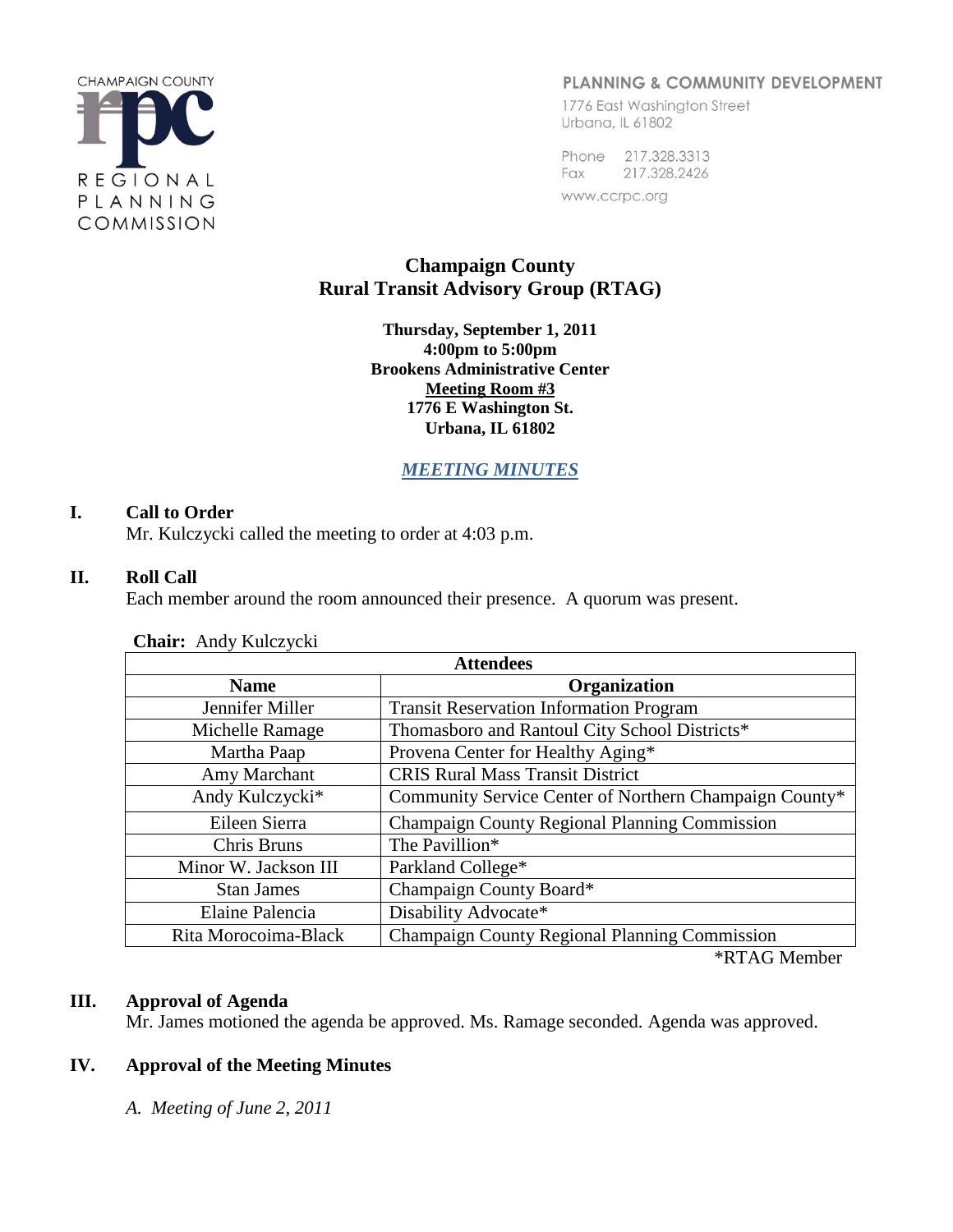Mr. Jackson motioned the meeting minutes be approved, Mr. James seconded, motion passed. Ms. Palencia noted that her name was misspelled in the minutes. Her last name begins with a "P" instead of a "V". In addition, Ms. Palencia requested having a place in the minutes for "Old Business". The committee agreed that there will be a standing item for old business moving forward. Ms. Palencia also had a question regarding the DSC contract. Ms. Marchant noted there was no activity at this time with DSC and the ball was in their court as to when to initiate a contract. SHOW BUS is currently contracting with DSC. Ms. Palencia had a question regarding the slides attached to the agenda and if they were new material. The slides were the same CRIS Marketing efforts information distributed during the June meeting by Ms. Cooksey of CRIS. Meeting minutes were approved with changes.

### **V. New Business**

*A. Quarterly Service Status- CRIS*

Reported by Ms. Marchant:

- $\blacksquare$  May- 514 or 24/day
- $\blacksquare$  June- 721 or 33/day
- $\blacksquare$  July-848 or 42/day
- August-  $1178$  or  $56/day$

Per Ms. Marchant, CRIS is at full capacity with the equipment they have. The goal was 50 per day and they have already surpassed that. CRIS will start grouping rides as the dispatchers are getting to know the clients. As for marketing, Ms. Morocoima-Black translated the brochures in Spanish. In addition, Ms. Ramage had distributed 1900 brochures in the school system. CRIS Champaign County website is almost ready and will be live in about a week. Ms. Marchant indicated that an increase in marketing may not be helpful if they do not have the resources/vehicles to accommodate an increase.

CRIS hired six new drivers in Champaign County and created a "How to Ride" guide. They are using seven buses in Champaign County; however, they were planning on a maximum of five. CRIS is still trying to get more buses.

Ms. Bruns questioned what happens after capacity is reached. Ms. Marchant indicated that the rides would have to be turned down eventually and over time you build up your fleet to meet the demand. She stated that you must continuously rework the project to better meet riders' needs. Ms. Marchant noted that it is good to start off by serving the neediest part of the county first. She also discussed other options including JARC grants for Ogden/St. Joseph areas into Champaign-Urbana as a deviated fixed route primarily for jobs and to the medical centers. Other possible JARC routes discussed were Northern County/Rantoul into Parkland and Tolono/Savoy to Champaign-Urbana. The expansion would mean more vehicles. CRIS will put in a grant for more vehicles but it takes about 2 years for IDOT to place the grant, order, and get the manufacture these specialized vehicles. Also the question was asked about ridership in the winter time and if it increases and Ms. Marchant responded that it does increase.

Ms. Sierra reviewed the quarterly RTAG stats handout. Ms. Morocoima-Black asked Mr. James if the information presented was adequate for the Champaign County Board and Mr. James confirmed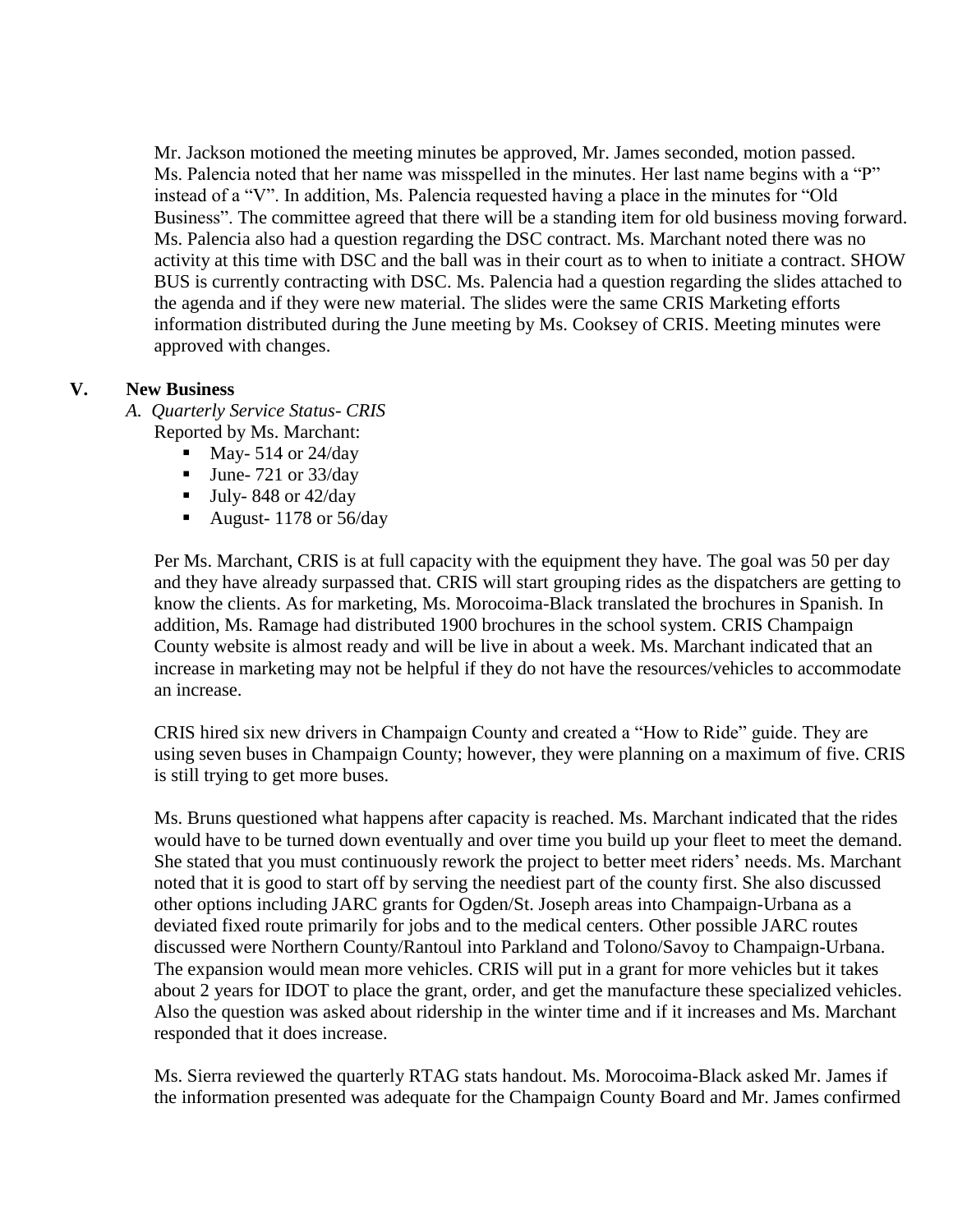it was. Mr. Minor noted August numbers on the stats handout did not correlate with the stats that were verbally reported earlier by Ms. Marchant. Ms. Sierra stated this occurred in the month of August because the data had not been fully collected at the time, as the month of August had only ended yesterday. She noted that the stats handout was out of date, which was indicated on the handout with August being listed in the color font orange as "incomplete". However, Ms. Sierra confirmed that the verbally reported figures for August by Ms. Marchant were correct.

*B. Consolidated Vehicle Procurement Grant Application & Public Outreach Meeting Review* Ms. Sierra noted that they would be getting three passenger working vans and two mini-vans. Per Ms. Sierra, the Rantoul public outreach meeting had five or six people in attendance and that these meeting minutes were available in the vehicles' grant application.

#### *C. Recent News Stories*

Per Ms. Sierra, there were news stories about CRIS's transportation in: NPR, WILL TV, RPC newsletter that is distributed to all municipalities. Mr. Kulczycki stated that he knows a reporter, Dave Hinton of the Rantoul Press and that he could potentially be interested in doing an article on CRIS. Apparently, Mr. Kulczycki and Ms. Sierra described a recent news story on the front page of the News Gazette had various inaccuracies, including one about Rantoul not having any public transit. Mr. Kulczycki also noted that the publicity seems sufficient in light of the increase in ridership. Mr. James also mentioned that word of mouth will lead to an increased in ridership. Ms. Marchant stated that nice drivers are intentionally hired by Les Woodrum, CRIS's Champaign County transit manager, to improve word of mouth awareness. Additionally, all drivers go through a background check and drug test prior to being hired.

#### *D. CCRPC's Rural Northern & Eastern Champaign County Planning Grant*

Ms. Morocoima-Black reported that IDOT had awarded the Metropolitan Planning Organization (MPO is RPC) a two year-rural area planning grant between \$30,000-45,000. This award goes outside the MPO's urbanized area, but allows the MPO to use existing funding toward using their data, mapping resources, and mobility management information from HSTP/MYTRIP and CRIS to create a detailed *Rural Champaign County Mobility Management Transportation Plan* to guide transit services and other transportation option coordination. The plan will cover the northeastern quadrant of the county areas of/between Rantoul to St. Joseph, and RPC will hold public meetings regarding transportation needs and possible fixed deviated routes. The public outreach will be to transit dependent populations, families with low income, and other minority populations. The plan will work to cover all transportation agencies conducted by human service agencies and private providers in addition to CRIS services. The plan will work to have easy to access information on transportation services in the areas it covers.

*E. Transit Rider Information Project (TRIP) Presentation*

Jennifer Miller presented on the Transit Reservation Information Program (TRIP). TRIP is led by the Coles County Council on Aging. TRIP acts as a call center for HSTP Region 8, a 12 county area in East Central Illinois. TRIP works with seven 5311 transportation providers. TRIP provides coordination of existing transportation providers for trips going long distances outside of the county. The intent is to expand services not take over existing services. Priority rides are for medical, work and education. A fee of .50 is assessed per coordinated ride, plus the costs of the transportation by